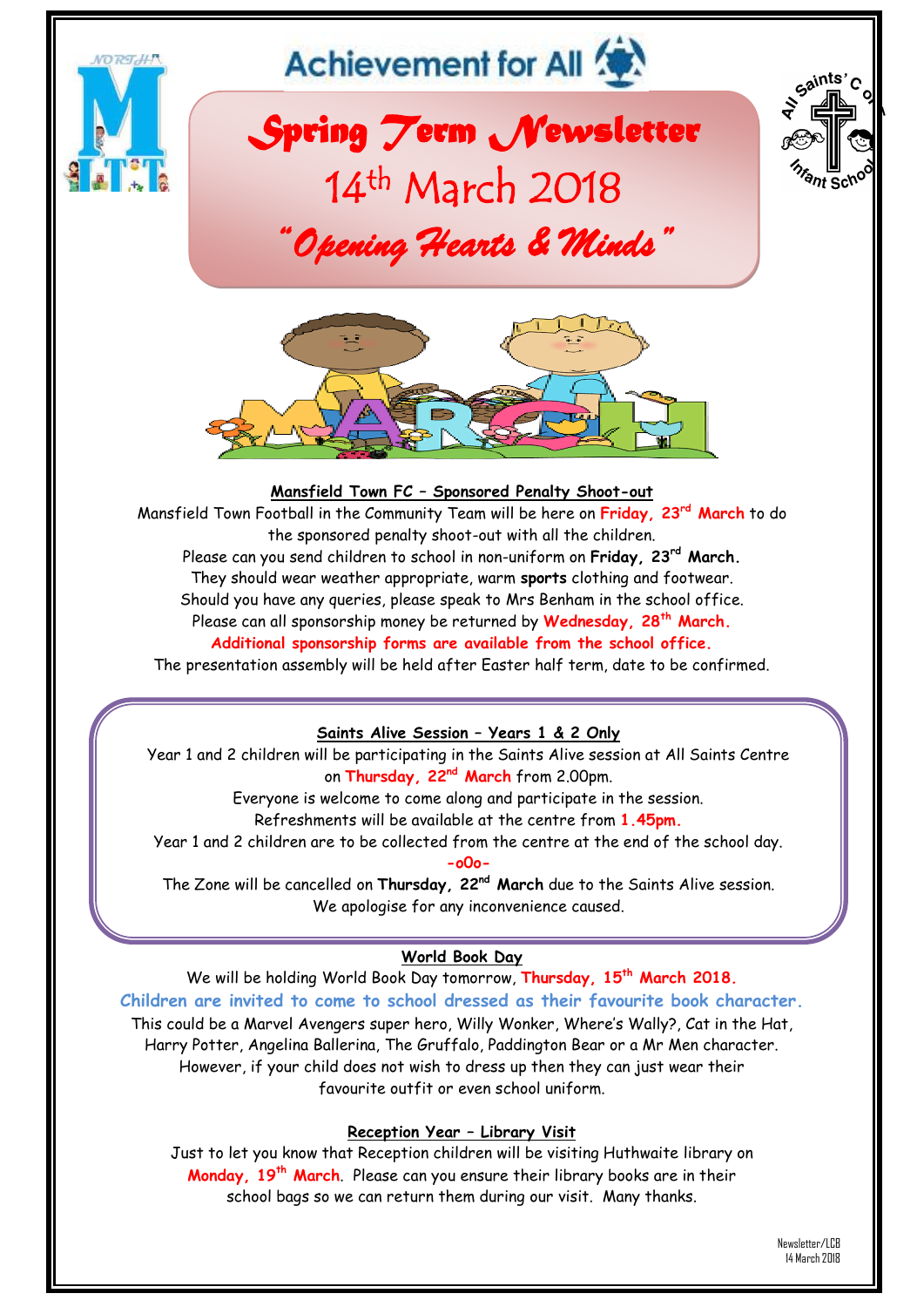# **NEW!!! The Zone – Reception Year ONLY**

After the Easter holiday, The Zone will only be open to children in **Reception Year.** As Year 1 and 2 children have been attending The Zone since the start of school in September, we thought it would be nice for Reception children to experience it. Each session costs **£1.50** and runs from **3.10pm to 4.30pm**. A snack and a drink are included in the price and the children participate in various themed activities such as movie night, teddy bears picnic, outside activities & Lego night. The first session will be held on **Thursday, 19th April 2018.**

We have **25 places** available so attendance will be on a 'first come, first served' basis. If you would like to register your child's interest, please see Mrs Benham in the school office. Payments are required prior to each session to secure your child's place.

### **Easter Church Service - Bonnet Parade**

We will be holding our Easter church service on **Thursday, 29th March** at All Saints Church at **9.00am** with Rev Charlie Maiden.

Children will be participating in a parade and proudly wearing their Easter hats and bonnets. These can be made either at home or at our Easter Bonnet Craft Night which is being held on **Monday, 26th March**. See below for further details.

Everyone is very welcome to come along and join us at the service to see the children wearing their fabulous designs.



#### **Easter Bonnet Craft Night**

We are holding an Easter Bonnet Craft Night on **Monday, 26th March** from **3.15pm until 4.15pm.** This will be a parent/carer and child event as each child will need to be accompanied by an adult. Tickets are **£2.50** per child and the price includes a bonnet and a selection of embellishments for your child to decorate their hat in preparation for our Easter Bonnet Parade.

This will take place during our Easter Church Service on **Thursday, 29th March.**

We hope you can come along and have some fun creating a magnificent bonnet for everyone to see. Tickets are available from the school office.

#### **-o0o-**

Please note that **Lexia** will be cancelled on **Monday, 26th March** due to the craft night. Apologies for any inconvenience this may cause you.

### **NEWSFLASH : Non Uniform for Chocolate Friday**

Children are invited to come to school in **non uniform** on **Friday, 16th March** in exchange for a chocolate donation ie: chocolate or biscuits.

All donations will be put towards our chocolate hampers which are to be raffled off at the Easter disco to raise funds for the PTA, which will benefit all our children.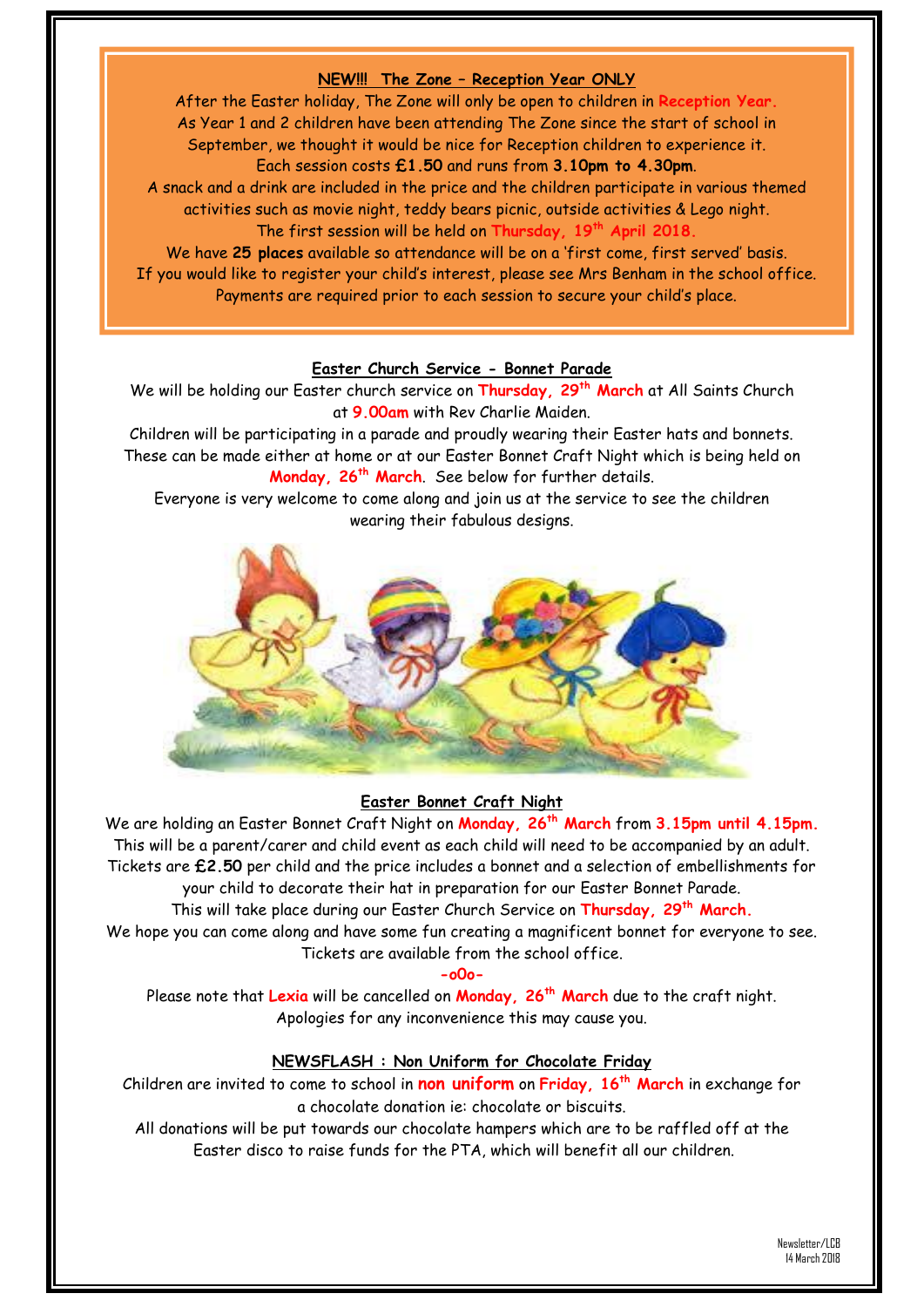# **School Holidays**

School will close on **Thursday, 29th March 2018** after the disco for the Easter holiday. Friday, 29<sup>th</sup> March is a Bank Holiday for Good Friday. We will re-open on **Monday, 16th April 2018** at 8.30am. School will be closed for **one** day on **Monday, 7th May 2018** for Spring Bank Holiday.

### **Sports Relief Week**

Sports Relief week is being held at school from **Monday, 19th to Friday, 23rd March.** The children will be participating in various sports and healthy themed activities throughout the week. To help raise funds for this amazing charity, we will be selling Sports Relief wrist bands for £1.00. They will be on sale from the school office during the week, whilst stocks last. All funds raised will be donated to Sports Relief.

During Sports Relief Week, please can we ask that children keep their **PE kits in school** as they may be needed on various days for sporting activities.

Parents are welcome to leave their child's PE kits in school every week and just take them home at the end of each term to be washed.





Our winners for week ending **Friday, 9 th March 2018** were:-

# Reception > Jeremiah

# Year One > Thomas & Anastazja

# Year Two > Mia & Connor

Congratulations to all our '**Super Stars**', keep up the excellent work!

### **Parents Easter Dinner Invitation**

We can now confirm the following dates for parents to attend our forthcoming Easter Dinner:- **Wednesday, 28th March from 12.00 > Reception Year Parents Only** \*\* All Year 1 & 2 children will have a packed lunch provided by school. (Please advise the office if your child wishes to bring their own packed lunch). \*\* **Thursday, 29th March from 12.00 > Year 1 & 2 Parents Only** \*\* All Reception year children will have a packed lunch provided by school. (Please advise the office if your child wishes to bring their own packed lunch). \*\* **The Easter theme day menu will be:- Roast turkey, stuffing & gravy with mashed potatoes, roast potatoes, baby carrots & spring cabbage. Dessert will be a chocolate & orange muffin. The cost per adult will be £2.75.**  Payments can now be made to the school office. Please ensure you have paid prior to attending for your Easter dinner.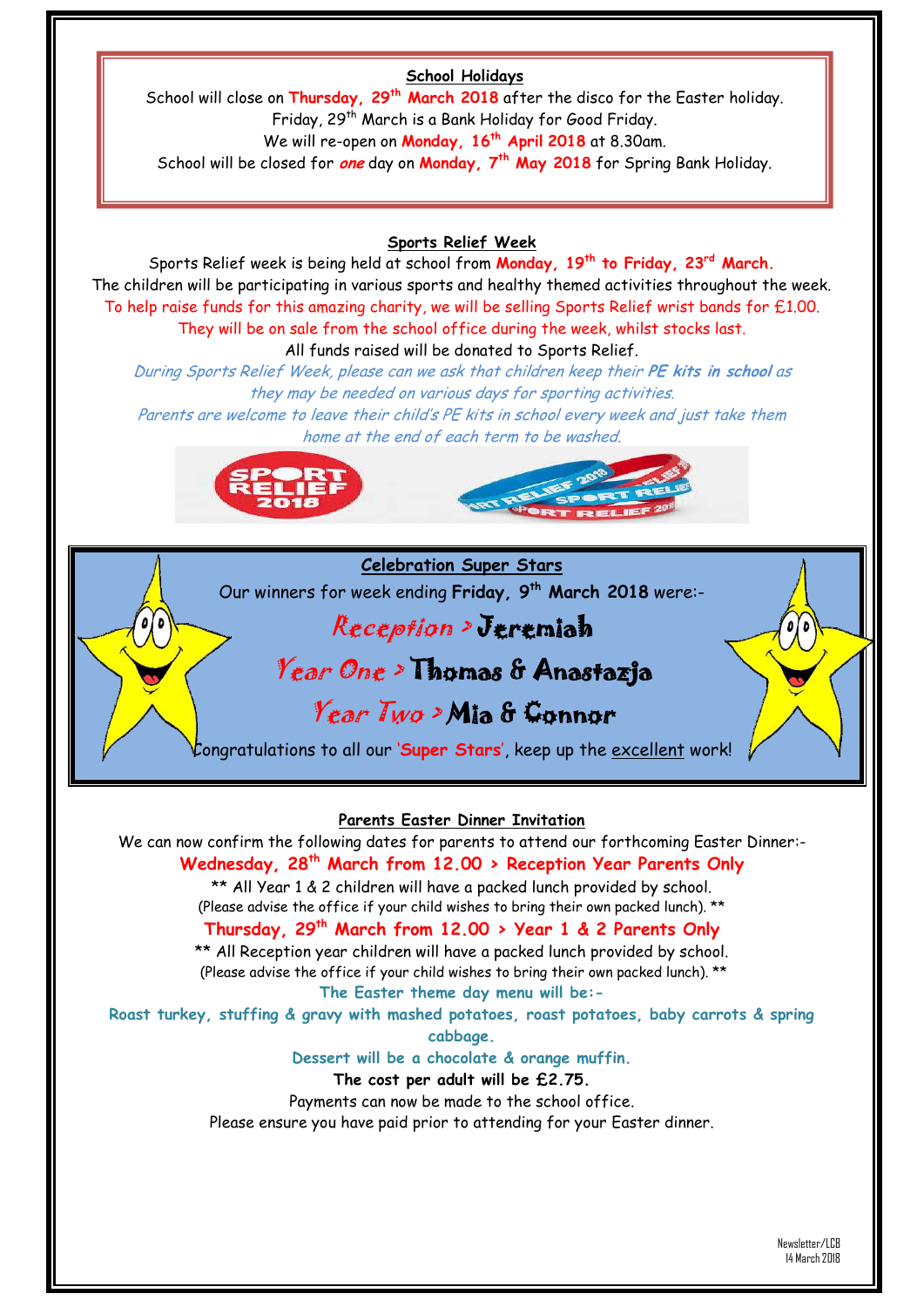# All Saints After School Clubs

### **NEW!!! Lexia Club – Years 1 & 2 ONLY**

Our new after school club is being held on a **Monday.** The club will concentrate on phonics, reading and an ICT programme. It will be run by Mrs Moss from **3.10pm to 4.00pm.** Please see Mrs Benham to register your child's interest. **Advance notice – no Lexia on Monday, 26 th March due to the Easter Bonnet Craft Night.**

### **The Zone – Years 1 & 2 ONLY**

The Zone is on tomorrow, **Thursday, 15th March** from **3.10pm to 4.30pm.** The price is £1.50 per session which includes a snack and refreshments. Please ensure you have paid for your child's session prior to their attendance. Advance notice - no Zone on Thursday, 22<sup>nd</sup> March due to the Saints Alive session. **\*\* Years 1 & 2 FINAL SESSION will be the disco on Thursday, 29th March as The Zone will be open to Reception Year children only from Thursday, 19th April \*\***

### **NEW!!! Computing/ICT Club – Years 1 & 2 ONLY**

A new after school club started last week and is being held on a **Friday.** The club will concentrate on Mathletics, computing and an ICT programme. It will be run by Mrs Hardwick from **3.10pm to 4.00pm.** Please see Mrs Benham to register your child's interest.

#### **Recorder Club – Year 2 ONLY**

Recorder club is being held this **Friday, 9 th March** from **3.10pm to 4.00pm** with Mrs Mann.

### **Class Attendance for 5 th to 9th March 2018**

Reception =  $94.5\%$  <sup> $\uparrow$ </sup> Year 1 = 92.3%  $\downarrow$ *VEATH Year 2 = 100% 1 VEATHS* 

Congratulations to **Year 2** for the highest attendance. They achieved an amazing 100%, how fantastic is that? **They are the winners of 'Alfie Bear', our Attendance Teddy.** Our overall attendance for the week was  $95.5\% \downarrow$  which is below our target attendance of **97%**.